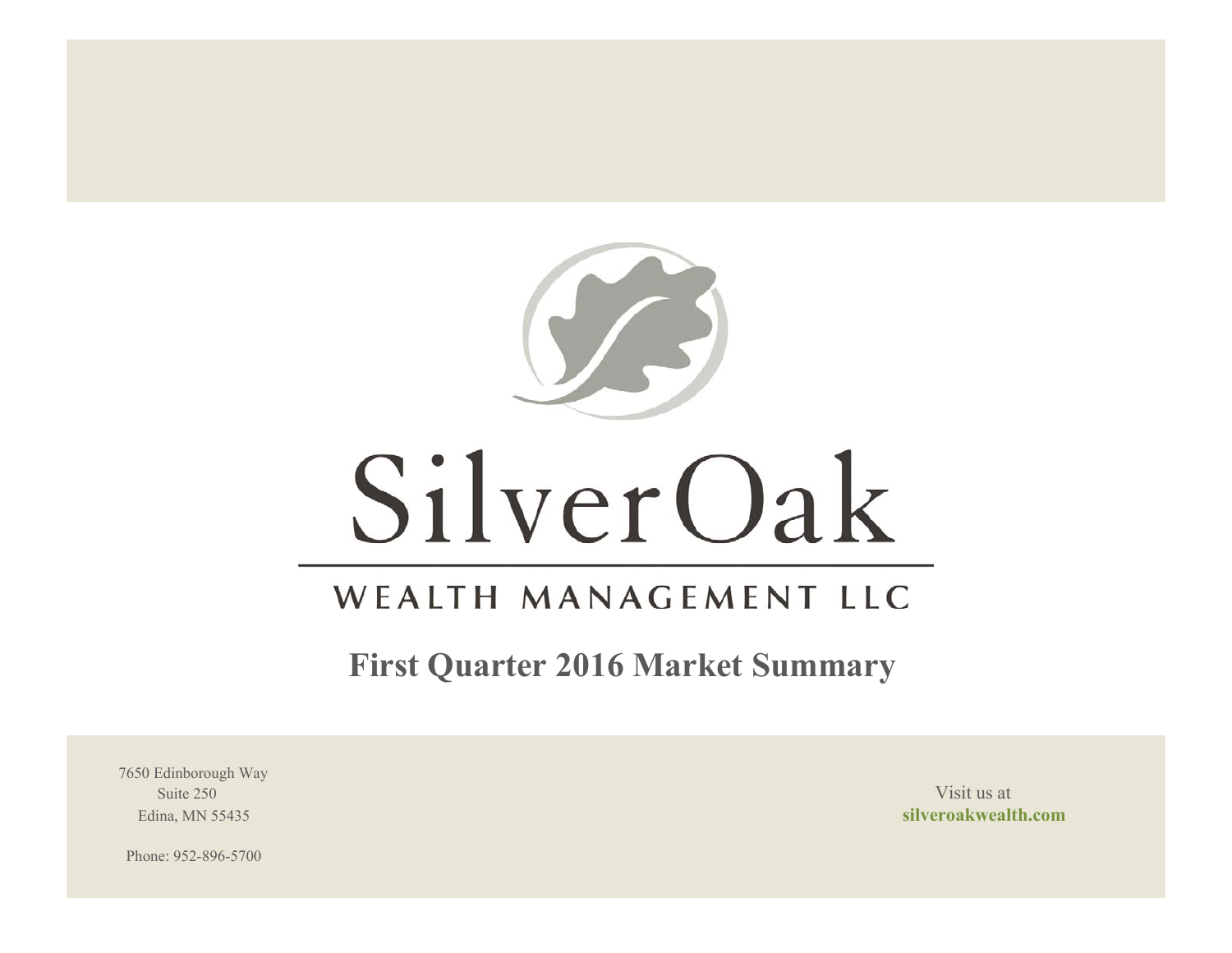# **First Quarter 2016 Market Summary**

The first quarter was a tale of two halves. At the beginning of the year, we saw investors take risk off as concerns about global growth and geopolitical tensions rose. Equity markets were down 10% - 20% through mid-February making many investors uneasy. The second half of the quarter helped calm those fears with equity markets recovering most of the negative returns. Wild swings in the markets, which led to an emotional rollercoaster for investors, came without any significant change in economic fundamentals.

U.S. large caps, represented by the S&P 500, ended the quarter up just over 1%. U.S. small caps, represented by the Russell 2000, ended down by 1.5%. Value oriented stocks rebounded relative to growth oriented stocks across all market capitalizations after underperforming by a wide margin in 2015. The increased volatility made investors run for more defensive and higher dividend paying stocks while eschewing more volatile growth stocks. As a result, utilities, telecom and consumer staples outperformed. Health care, which has been the best performing sector the past five years, was down 5% along with Financials, which were hurt due to lower interest rates.

International developed equities were negative during the quarter as economic data in Europe and Asia continued to be subdued. A weaker U.S. dollar provided support to emerging market equities as they were up over 5% on the quarter. However, emerging markets have struggled with lower commodity prices, decreasing earnings growth and weak currencies resulting in three consecutive years with negative equity returns. As a result, emerging market valuations are now attractive relative to historical ranges.

After raising rates in December by 25bps for the first time since 2006, the Federal Reserve did not raise the Fed Funds rate in March. The Fed, citing rising global economic risks and financial turmoil, backed off their previous guidance of four rate hikes during the year and are now expecting only two hikes. Globally, interest rates fell during the quarter as economies around the world continue to struggle to create growth. U.S. Treasury yields were pushed down in part by foreign investors seeking safety and higher yields as central banks in Europe and Japan have instituted negative interest rate policies. Bond returns, in particular those within the credit sectors (i.e. investment grade corporates and high yield), were strong relative to equities. TIPS (Treasury Inflation Protected Securities) were up over 4% with inflation expectations increasing during the quarter.

Although markets have recovered from their lows and are generally in positive territory year-to-date, investors should be prepared for the potential of continued lower equity market returns and higher volatility. Valuations in many asset classes are still high relative to historical norms, which tend to correspond with lower future returns. Additionally, there is uncertainty in the markets with regard to the direction of the economy, especially in light of the Presidential campaign and the uncertainty of policy moving forward. In the past 6-9 months, there have been two periods with a drawdown of 10% or more in the equity markets. Historically, volatile periods have been grouped, which would indicate a greater chance for additional drawdowns. Through diversification, equity volatility may be dampened by fixed income exposure and other asset classes.

# **Broad Market Index Returns First Quarter 2016**

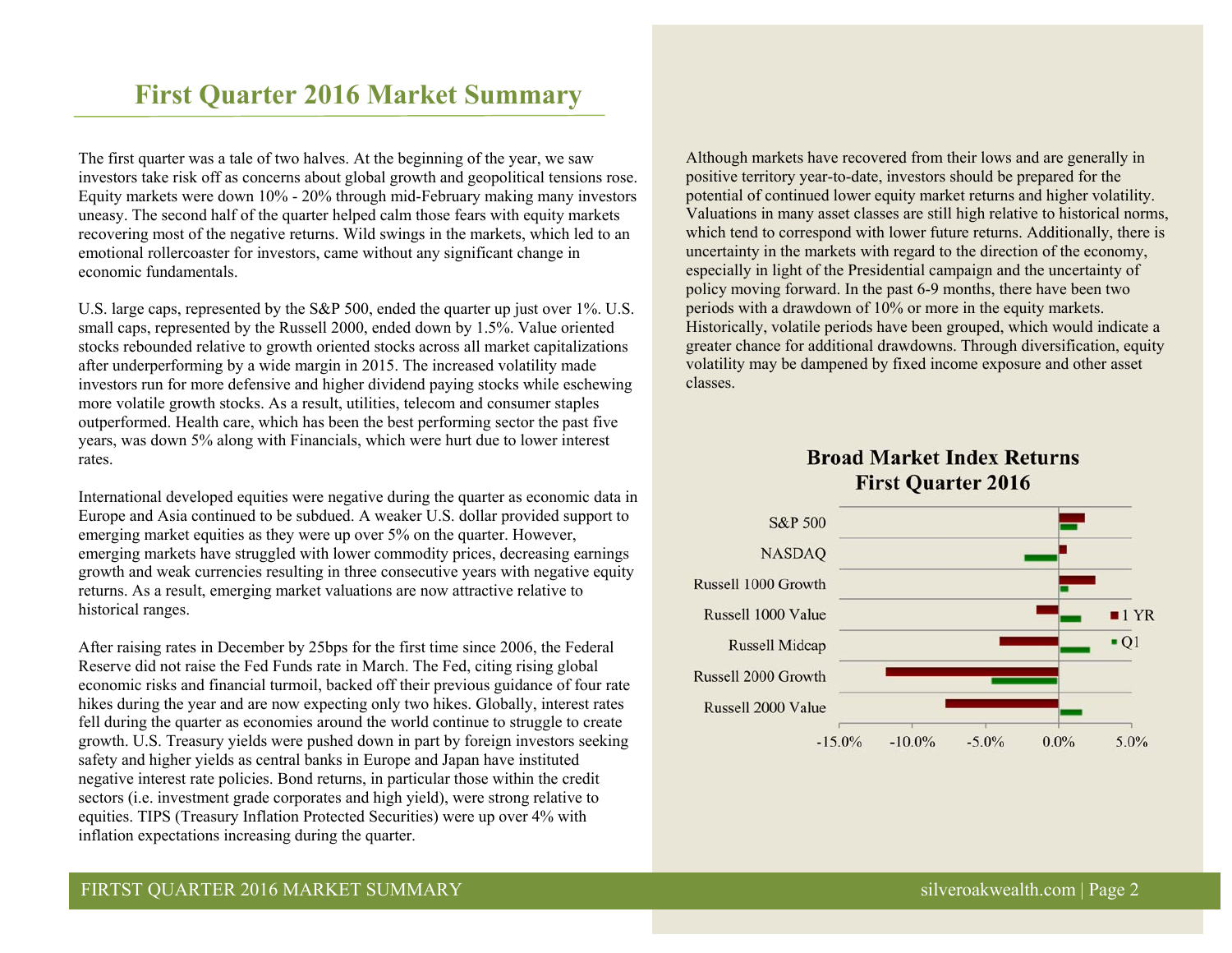# **HIGHLIGHTS**

#### **MACROECONOMICS**

- The Bureau of Economic Analysis released the advanced estimate of first quarter 2016 real GDP, an annual rate increase of 0.5% from the preceding quarter. While unimpressive, GDP continues to show slow growth in the economy.
- The University of Michigan Consumer Sentiment Index final reading for March was 91.0, which was a decrease from February and the previous quarter. Consumer sentiment remains high despite leveling off during the past year.
- The ISM Manufacturing Index rebounded during the quarter from 48.0 in December to 51.8 in March. The ISM Index has trended down since the end of 2014 as manufacturing has struggled. Typically, when the ISM Index is above 55 it is bullish and when it is below 45 it is bearish.
- In March, the Conference Board Leading Economic Index increased 0.2% monthover-month to 123.4. The Index has increased gradually over the past year showing steady, but slow growth in the economy.
- The price of WTI Crude Oil was \$36.14 at the end of March, which is 2.6% lower than \$37.12 at the end of December. The price of Brent Crude Oil increased 0.4% in the quarter to \$36.75. The price of oil has been volatile as the supply and demand dynamics are being affected by a weaker than expected global economy and a market share battle among U.S. shale companies and OPEC members.
- In March, headline CPI increased 0.9% year-over-year, up from an increase of 0.7% in December. Core CPI, which does not include food and energy, had a 2.2% increase. Inflation levels have remained low over the past year and have been less than historical averages and the Fed's 2% inflation target.

#### **HOUSING**

- Preliminary existing home sales decreased in March with an annualized rate of 5.33 million units from 5.45 million units in December. However, the March annualized rate is 1.5% higher than the 5.25 million units in March 2015. The strength in home sales that we saw throughout 2015 has continued in the beginning of the year.
- Median existing home sale prices decreased during the quarter. However, the preliminary prices for March were 5.7% higher than the levels of one year ago and have been trending up since the beginning of 2012.
- New home sales decreased during the quarter with a seasonally adjusted annual rate of 511k homes sold in March versus 537k in December. However, on a year-over-year basis new home sales increased. Home sales have rebounded from the lows of May 2010, when 280k new homes were sold.
- S&P Case-Shiller 20-City Home Price Index (seasonally adjusted) showed home prices rose 5.4% year-over-year in February.

#### **EMPLOYMENT**

- The labor market improved during the quarter on a year-over-year basis as nonfarm payrolls averaged 209,000 jobs added per month, which was 10% more than the first quarter in 2015. However, this was lower than the 282,000 jobs added per month in the fourth quarter 2015.
- The unemployment rate was flat at 5.0% during the quarter.
- Initial Jobless Claims have been decreasing since 2009 and dipped to lows last seen in 1999.

# **DOMESTIC CORPORATIONS**

- Corporate operating earnings were lower than expected in the fourth quarter but are expected to rebound in the first quarter 2016. As we go through 2016, lower oil prices and weaker foreign currencies should have less of an impact on year-over-year earnings growth than past quarters.
- Operating margins have retreated from highs but remain well above historical averages.
- Forward and trailing P/E multiples are near or above historical averages.
- The U.S. dollar depreciated vs. major currencies after rising the past year. Multinationals have seen their earnings pressured due to their international exposures.
- The price of oil has been volatile to start the year, declining 30% to the mid-\$20s a barrel before rallying 50% in the second half of the quarter. The price of oil ended the quarter relatively unchanged from the beginning of the year.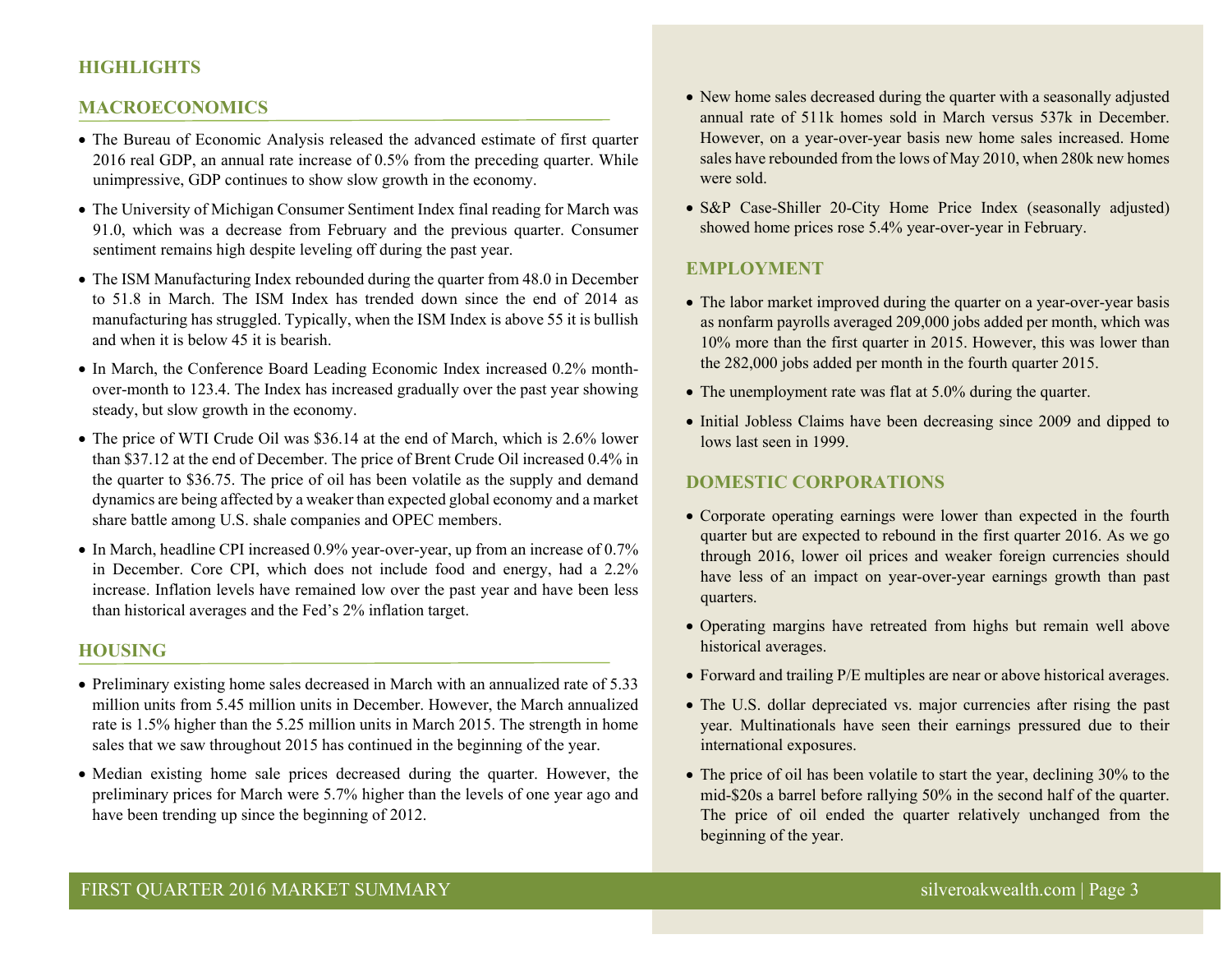### **FED POLICY**

- In March, the Federal Open Market Committee (FOMC) announced they would leave the federal funds rate at 0.25% - 0.50%. The Fed raised rates last December for the first time since 2006. In their statement, the Fed noted the economy is expanding moderately, the labor market is strengthening and the housing sector has improved.
- The Fed has backed off their previous forecast of four rate hikes during 2016 and now expect only two hikes. Many investors continue to feel the economic data justifies one or possibly two rate hikes in the back half of the year.

#### **FIXED INCOME**

- Most yields, except very short-term Treasury securities, decreased quarter-overquarter causing the yield curve to flatten.
- On a historical basis, the yield curve is still relatively steep due to the Fed holding down short term rates. A steep curve indicates market participants are not concerned about a recession over the next year. However, with the Fed beginning to raise the fed funds rate, the short end of the yield curve will likely increase more than the long end of the curve, causing further flattening. Short term interest rates are controlled or heavily influenced by central banks where as long term interest rates are controlled by market forces and economic growth.
- U.S. yields remain attractive for the global investor as some central banks have gone to a negative interest rate policy such as the Bank of Japan and the European Central Bank. Therefore, despite low absolute yields in the U.S. they are relatively attractive.

# **Treasury Yields & Returns First Ouarter 2016**



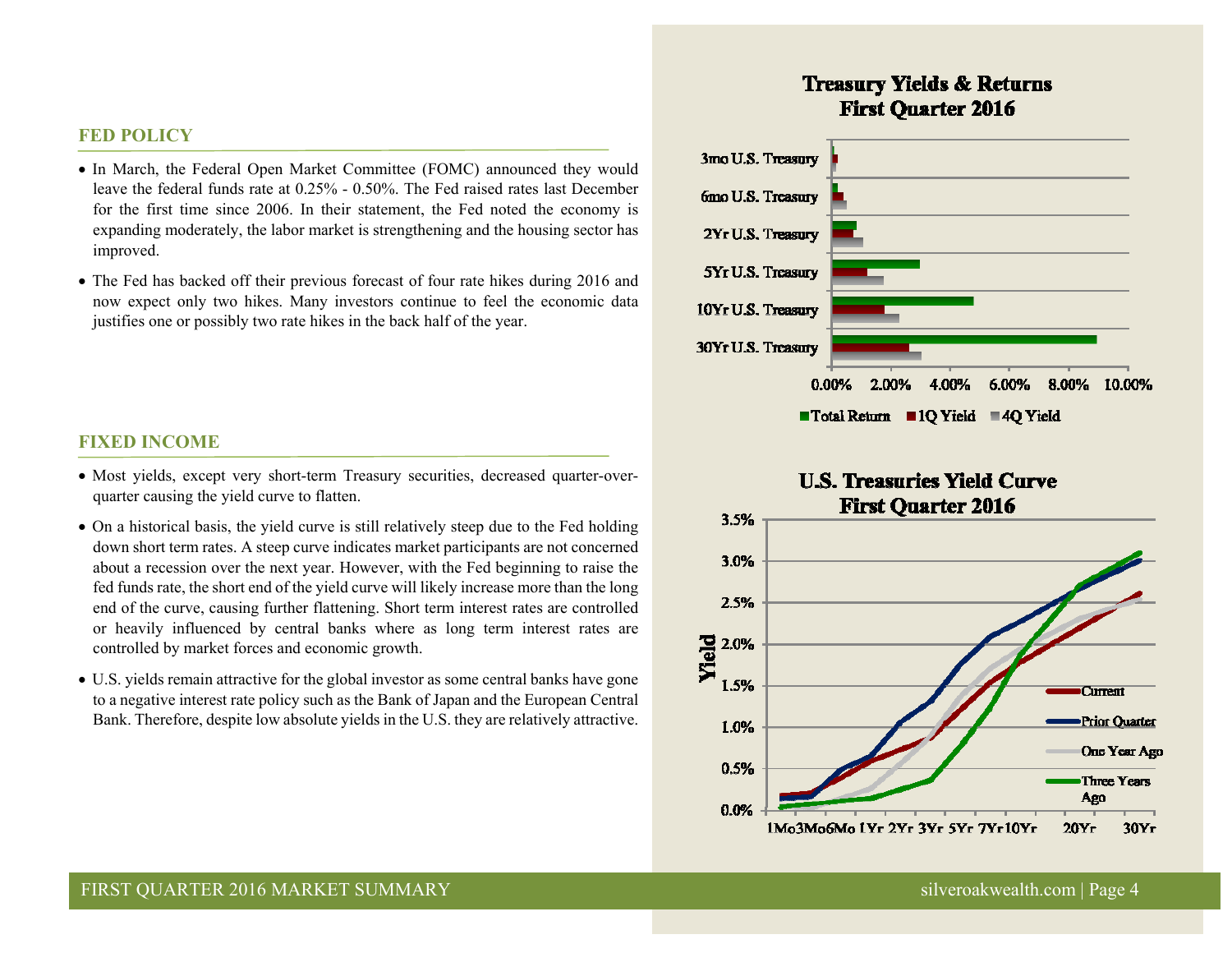# **FIXED INCOME (continued)**

- Returns across fixed income sectors were strong, particularly in credit sectors such as corporates and high yield. Returns benefitted from lower interest rates and narrowing credit spreads. The Barclays U.S. Aggregate was up just over three percent during the quarter. Municipals lagged but still had positive returns. Fixed income continues to perform well compared to equities as economic growth remains limited.
- Fixed income returns, going forward, are expected to be lower than historical averages as interest rates are starting at a very low level. Historically, future ten year fixed income annualized returns have been about equal to the 10 year Treasury yield at the start of the period. However, spreads in credit sectors are at or above historical averages which could benefit credit returns if the economy continues to grow.

# **EQUITIES**

- As forecasted, volatility continued into the first quarter of the year. Equity markets were down 10-20% through mid-February but rebounded to close the quarter near breakeven.
- We saw a market leadership change during the quarter with value outperforming growth and economically sensitive areas, such as materials and industrials, posting solid returns. Generally, across asset classes, higher yielding assets had stronger returns with investors continuing to search for yield.
- U.S. large caps have dominated returns relative to other asset classes for the past three consecutive years, which is uncommon. We saw this trend change in the first quarter as a diversified portfolio provided solid returns with assets such as emerging market equities, REITs, and fixed income performing well.
- After a strong bull market in equities since 2009, returns are expected to be lower as earnings growth remains sluggish and valuations are slightly higher than average. Volatility should continue as 2016 unfolds.

# **Fixed Income Yields & Returns First Ouarter 2016**



# **Equity & Fixed Income Market Annual Returns**



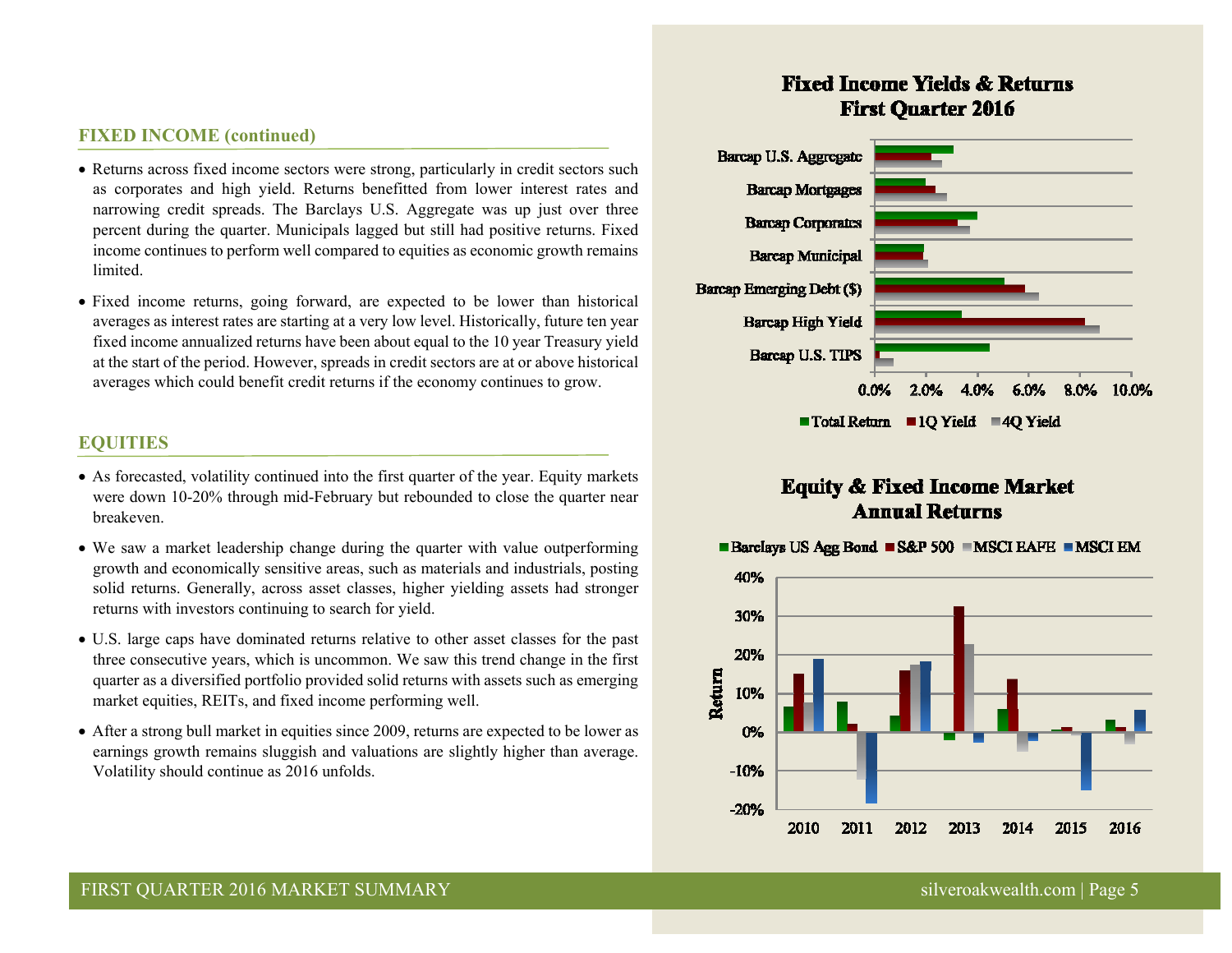# **INTERNATIONAL EQUITIES (continued)**

- Developed international stocks performed worse than U.S. domestic equities. The MSCI EAFE index of international markets stocks decreased 3.0% during the quarter. On a year-over-year basis, the EAFE is down 8.3%.
- During the quarter, emerging market stocks rebounded as they performed better than developed markets; however, they are still down significantly on a one year basis. The MSCI Emerging Markets Index increased 5.7% in the quarter and has a negative 12.0% return over the past year. Returns have been greatly impacted over the past year by emerging market currency devaluations and lower economic growth expectations. However, stabilization in commodity prices and currencies should benefit emerging markets going forward.
- Valuations are lower in developed international and emerging market equities than in the U.S.; however, many regions are trying to recover from economic slowdowns or are going through structural changes.

# **DOMESTIC EQUITIES (continued)**

- The Russell 1000 Index of large capitalization stocks posted a total return of 1.2% during the quarter. On a year-over-year basis, the Russell 1000 Index has increased  $0.5\%$ .
- Small capitalization stocks, as represented by the Russell 2000 Index, posted a negative total return of 1.5% during the quarter. On a year-over-year basis, the index has declined 9.76%
- Higher-yielding stocks performed well during the quarter as investors sought income. Utilities and telecom had double-digit returns and were the best performing sectors. Health care and financials were the worst performing sectors, posting negative returns. Value across market caps outperformed growth.

# **Non-U.S. Equity Market Returns First Quarter 2016**



 $IYR = 01$ 

# **U.S. Equity Market Returns by Major Sector** (Securities in S&P 500, First Ouarter 2016)